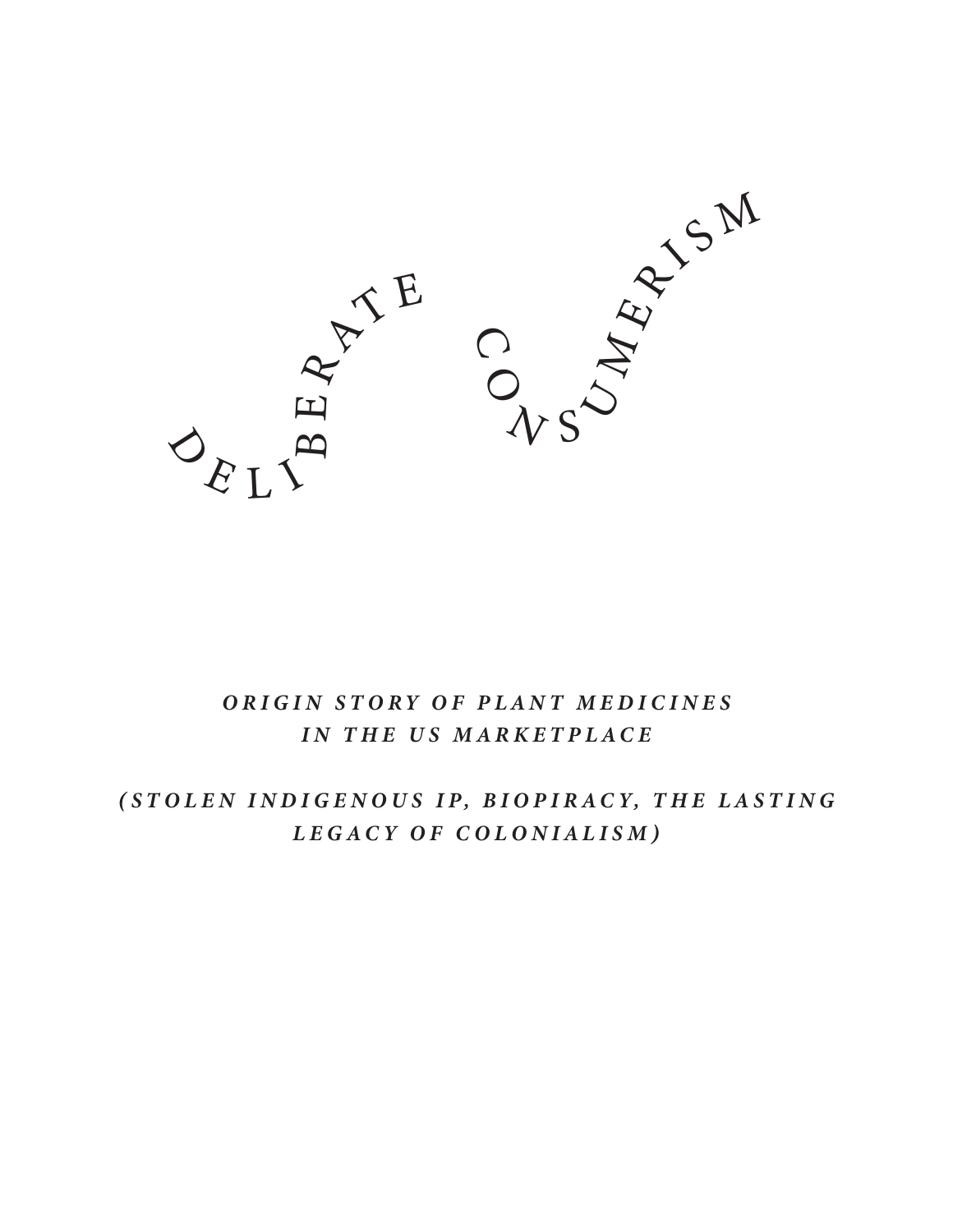to understand how marketplace goods get on our store shelves, in our homes, and into our collective awareness, we must first look at the larger economic network through which they pass.

the dark underbelly of the capitalist socioeconomic system explained

capatilism is riding on the coattails of imperialism

this system relies heavily on *exploitation* and *inequality* 

### AND YET,

| exonerates | itself | tor        | remaining | the        |
|------------|--------|------------|-----------|------------|
| helm       | of     | technology | and       | innovation |

the wellness industry is one sector of the US market economy deeply rooted in imperialist ideology because it was built on monopolizing the traditional knowledge of indigenous communties.

> dietary supplements, herbal extracts, spiritual ceremonies, medical foods are a few examples.

Traditional Knowledge is knowledge, know-how, skills and practices that are developed, sustained and passed on from generation to generation within a community, often forming part of its cultural or spiritual identity [World Intellectual Property Organization]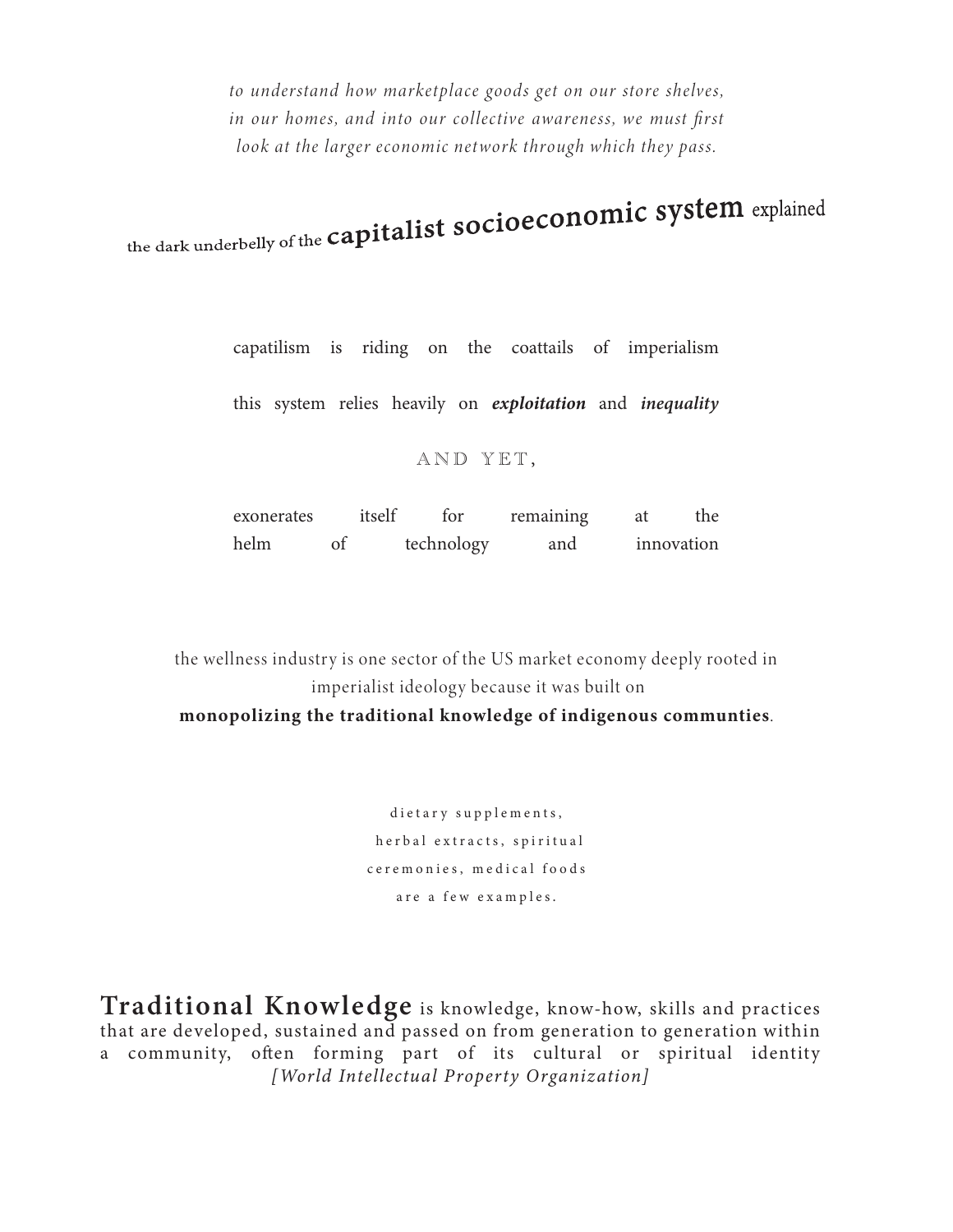Traditional Knowledge has set the Tradition for the global  $_{e_{C_{O_{n_{O_{N_{y}}}}}}}$ 

industries shaped by indigenous IP

pharmaceuticals environmental conservation agriculture cosmetics

it is not uncommon for regional communities to indigenous inhabit biologically-diverse and resource-rich environments, making the knowledge, practices and innovations of these communities valuable currency for the global m  $m$  $\mathbf u$  $\mathbf n$  $\mathbf{i}$  $-t$  $\mathsf{C}$  $\Omega$  $\mathbf{y}$ 

### Land Management

The role of regional birds in fire management and fire ecology

The Aboriginal people of Australia have long observed and understood the significance of intentional fire-spreading by birds. The implications of this process are crucial for effective landscape management and restoration.

Agriculture Rice-Fish Co-Culture System  $\overleftrightarrow{A}$  farming technique developed in southern China) over a millennia ago. Fish are farmed in rice fields wherein, the fish and rice create a mutually beneficial ecosystem. The reduction in pesticides and fertilizers and increase in yield are significant to agro-culture systems at large. This type of synergism produced the same principles that govern aquaponics today -- an expanding sector of agriculture industry.

Other examples of Traditional knowledge are: Rainwater harvesting, rotational farming, sustainable management of marine resources, & ancient grains.

## Plant medicine Maca Root

An adaptogenic herb popularized as a "superfood" and performance enhancer. Native to the Andes Mountains of Peru, Maca root has been a food staple of the Peruvian highland communities for millennia. The use of this root by the indigenous people was documented in 1533 by European colonizers. Demand for Maca root has been on the rise since in the 90s and market size is expected to reach USD 61 million.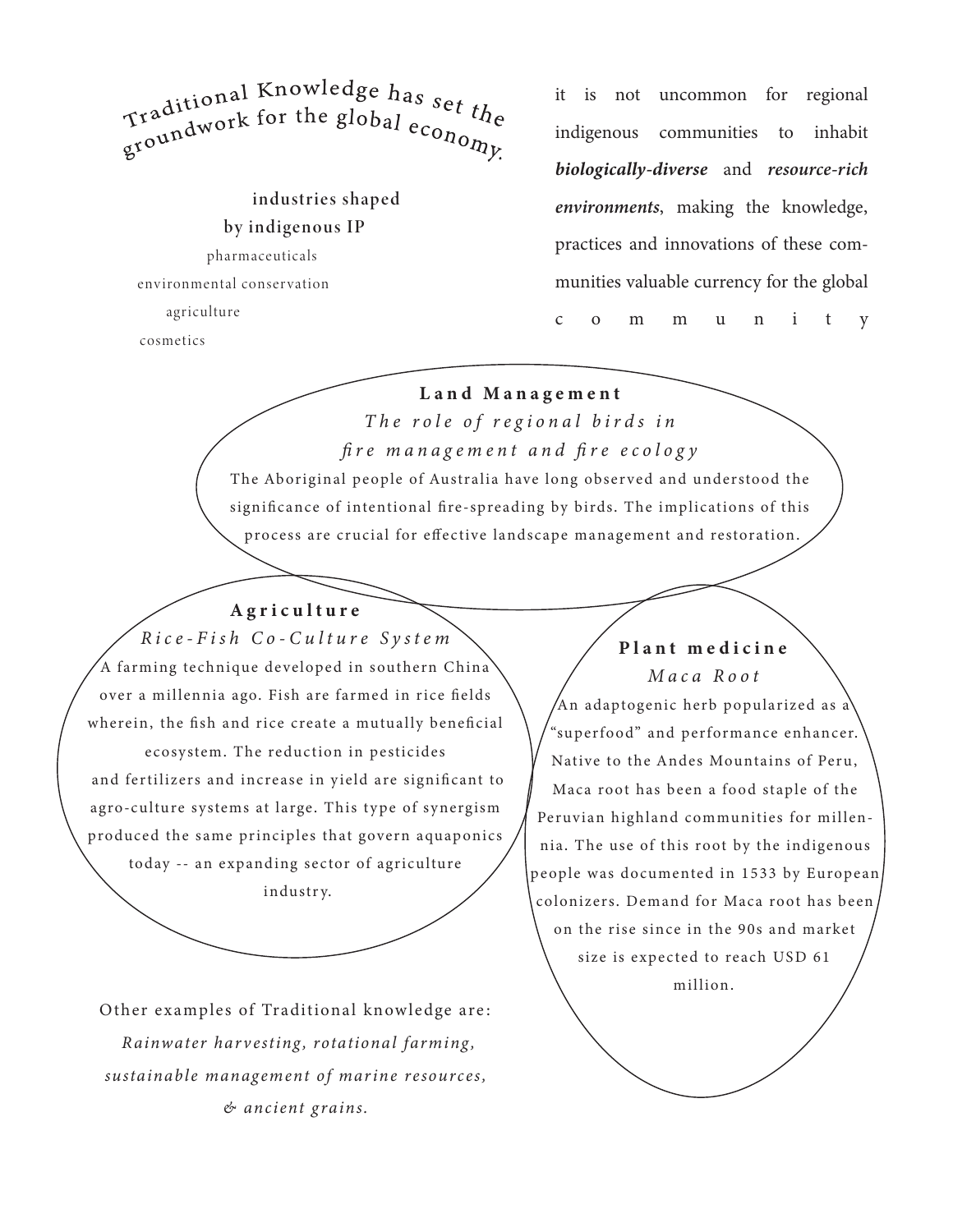# **BIOPIRACY**

the act of privatizing and profiting off traditional knowledge. exploiting the intellectual property of local or indigenous people, an economically advantaged individual or institution exclusively monopolizes biological resources for financial gain.

# **BIOPROSPECTING**

 $\sec A$ <br>
and screenin<br>
step by  $st_{\cos A}$ <br>  $\sec A$ <br>  $\sec A$ <br>  $\sec A$ <br>  $\sec A$ <br>  $\sec A$ <br>  $\sec B$ <br>  $\sec B$ <br>  $\sec B$ <br>  $\sec C$ <br>  $\sec C$ <br>  $\sec C$ <br>  $\sec A$ <br>  $\sec C$ <br>  $\sec C$ <br>  $\sec C$ <br>  $\sec C$ <br>  $\sec C$ <br>  $\sec C$ <br>  $\sec C$ <br>  $\sec C$ <br>  $\sec C$ <br>  $\sec C$ <br>  $\sec C$ <br>  $\sec C$ <br>  $\sec C$ <br>  $\sec C$ <br> looking for new biological resources for social and economic value, by exploring, extracting and screening indigenous knowledge.

### Step 1:

bioprospecting in remote, biologically diverse areas. indigenous populations share their knowledge of flora and fauna and bioprospectors take notes.

## Step 2:

bioprospectors return to their country with organic material in tow. they may isolate chemical compounds or genetically modify the DNA of the material.

### Step 3:

bioprospectors apply for a patent. if the patent is granted, the "inventor" will receive exclusive rights to their "new invention" with no compensation to the communities from whom they have stolen.

### Step 4:

the compounds are then synthesized for use in pharmaceuticals, cosmetics, supplements, fuel industry, and so on and so forth.

of how biopira **SANON** 

> patented organic plant life

Neem Tree Turmeric root Darjeeling Tea Ashwagandha Maca root Ayuahuasca